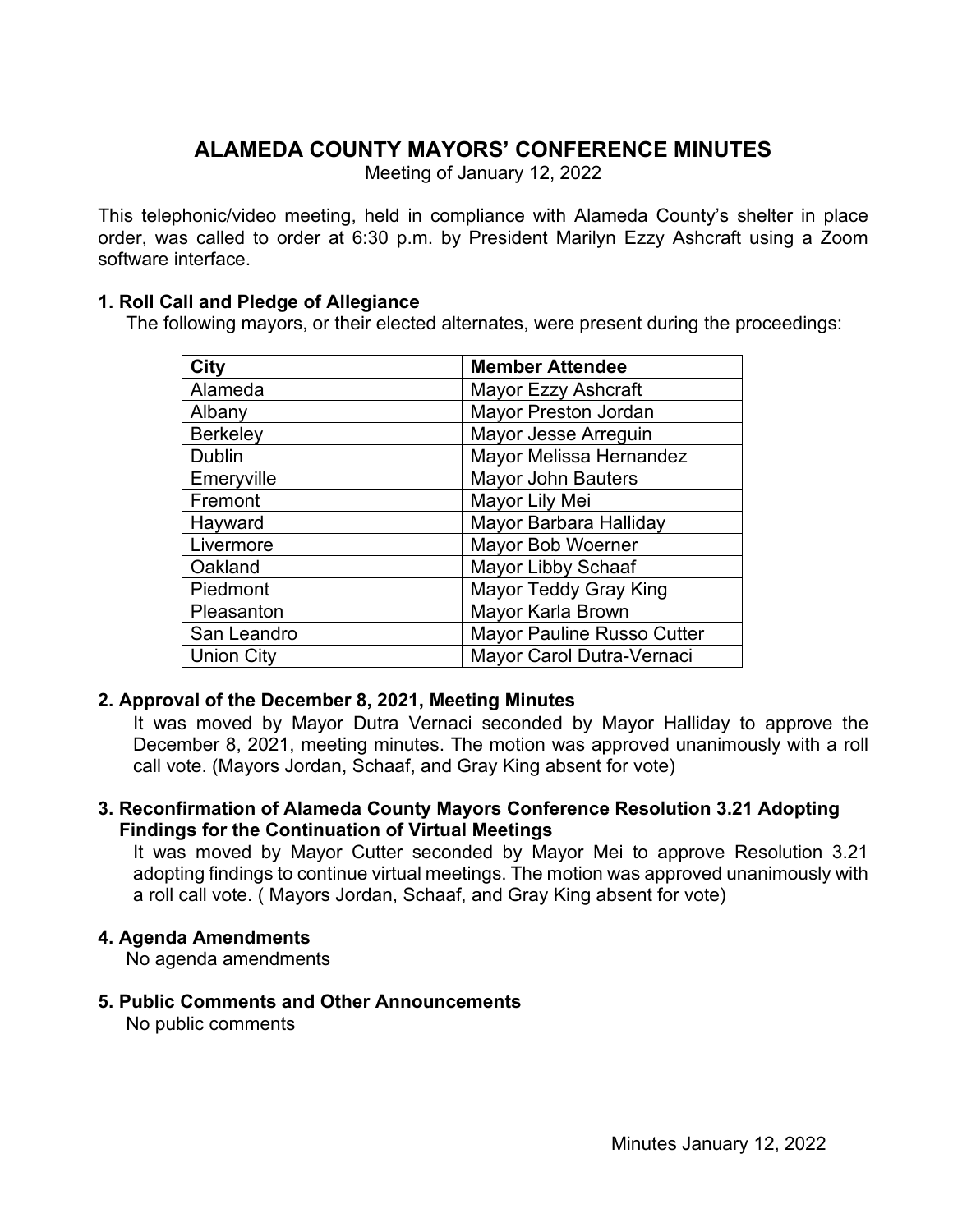# **6. Member Reports on Regional Activities and Committees**

Mayor Arreguin updated members on the Association of Bay Area Governments (ABAG) 2023 to 2031 Regional Housing Needs Allocation (RHNA) and its Plan Bay Area 2050 indicating that the RHNA numbers are now final and cities are beginning their housing elements. He also indicated that ABAG endorsed the Bay Adapt platform.

Mayor Halliday said the Alameda Countywide Oversight Board is scheduled to meet virtually on January 29, 2022, at 10:00 a.m.

Mayor Cutter indicated that the Bay Area Air Quality Management District has adopted a rule that factors social justice for the first time.

## **7. Appointments to Regional Boards and Call for Applications**

No appointments were scheduled for this meeting. President Ezzy Ashcraft informed members of the current vacancy table included in the agenda packet.

#### **8. League of California City Reports, Legislative Updates and Actions**

Samantha Caygill, Regional Public Affairs Manager, East Bay Division, League of California Cities (League), reported that the legislature is in session and that the Governor has released his budget, which includes funding for housing, infrastructure, drought resistance, other important city matters.

#### **9. Meeting Presentation**

Jessica Fain, Planning Director, San Francisco Bay Conservation and Development Commission (BCDC), provided a PowerPoint on the result of the Bay Adapt Regional Strategy for a Rising Bay Area, an initiative to protect people and the natural and built environment from rising sea levels. Zachary Wasserman, current BCDC chair, provided opening comments, and Larry Goldzdad, BCDC Executive Director, provided commentary and answered member questions. Jessica indicated that the regional strategy includes five categories, nine actions, and 21 tasks for one strategy. Implementing the strategy will require many changes, including a coordinated and collective effort from all governmental agencies. She also provided information regarding the process used to develop the report, the agencies that were part of the outreach process, an overview of Bay Adapt participants, and potential impacts of rising sea levels. She requested members consider an endorsement of the Bay Adapt Regional Strategy for a Rising Bay.

BCDC staff answered questions and comments from Mayors Halliday, Cutter, Arreguin, Gray King, Schaaf, Bauters, Jordan, and Hernandez.

#### **10. Other Business Matter**

a) Consideration of a request to adopt a letter or resolution of support for the San Franciso Bay Conservation and Development Commission Bay Adapt study.

It was moved by Mayor Cutter and seconded by Mayor Halliday authorize the transmittal of the letter of support to the BCDC included in the agenda packet with an amendment to the final paragraph as follows: